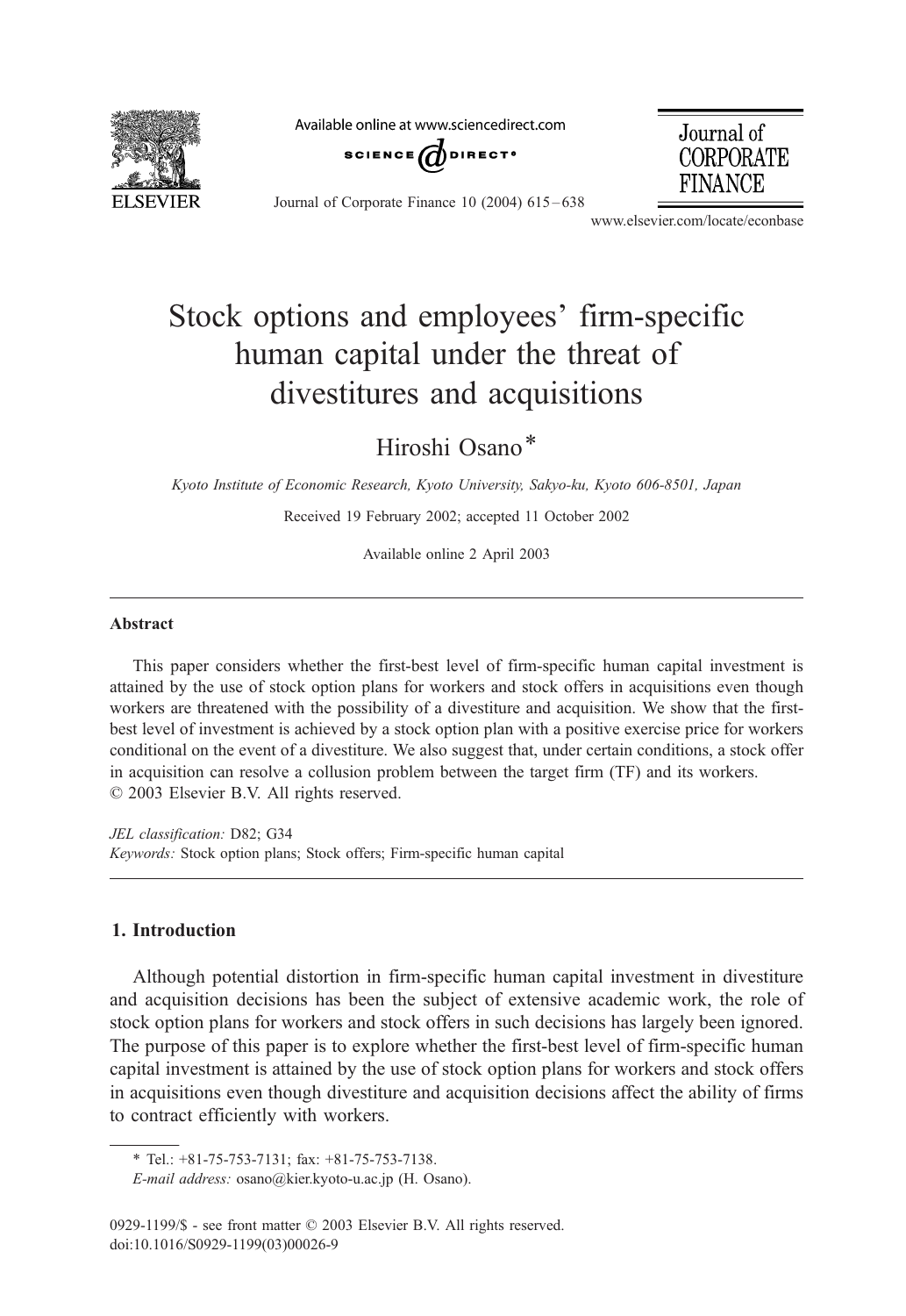We first consider a situation in which one firm, denoted by the acquiring firm (AF), seeks to purchase a division of another firm, denoted by the target firm (TF), with cash offers; and the TF needs to enhance the productivity by motivating its workers to acquire firm-specific skills. However, since it is costly for workers to invest their effort in firmspecific skills, workers have an incentive to underinvest if they are compensated in advance and are free to quit at their discretion and if their investment level is observable only after their productivity is revealed. This is because workers can take the money and run and can receive a wage attainable elsewhere if their underinvestment is observed after they are compensated.

To resolve the opportunism by workers, the TF can rely on deferred compensation that is paid to workers after their productivity is revealed. The contract involving such deferred compensation removes the incentive for workers to shirk even though their investment level is not observable by the TF. The reason is that the deferred compensation acts as a bond tying workers to their investment. Thus, if the TF does not renege on its promise by reason of reputation considerations or so on, the contract involving the deferred compensation deters the opportunism on the part of workers.

Nevertheless, if the TF sells a division to the AF, the workers of the division may be discharged or, if retained, not be paid deferred compensation due because the control of the division has changed hands.<sup>1</sup> In this paper, we focus on the case in which the TF commits itself to upholding an initial contract, whereas the AF does not.<sup>2</sup> We will then find a mechanism that can implement the first-best level of investment even under the possibility of a divestiture and acquisition.

Now, if workers rationally expect that their initial contract will be breached after their division is divested, they may have an incentive to shirk on their investment. Thus, the TF additionally needs to compensate workers for the potential cost arising from the possibility of a divestiture. The need for additional compensation is likely to induce the TF to choose a contract that leads to the lower level of investment. Then, the possibility of a divestiture

<sup>&</sup>lt;sup>1</sup> In the empirical literature of takeovers, [Shleifer and Summers \(1988\),](#page--1-0) [Bhagat et al. \(1990\),](#page--1-0) [Pontiff et al.](#page--1-0) (1990), [Ippolito and James \(1992\),](#page--1-0) and [Franks and Mayer \(1996\)](#page--1-0) find evidence for the theory of the breach of implicit contract, whereas [Kaplan \(1989\),](#page--1-0) [Rosett \(1990\),](#page--1-0) and [Healy et al. \(1992\)](#page--1-0) do not. [Lichtenberg and Siegel](#page--1-0) (1990) obtain a mixed result. [Knoeber \(1986\)](#page--1-0) gives evidence that golden parachutes are beneficial and designed to provide an assurance to managers against tender related opportunism. [Agrawal and Knoeber \(1998\)](#page--1-0) also support the hypothesis that a threat of takeovers increases compensation by making managers' implicitly deferred compensation less secure.<br><sup>2</sup> The particular asymmetry that we focus on here is often assumed in the literature of the breach of implicit

contract in the transfer of control (see [Knoeber, 1986; Shleifer and Summers, 1988; Bagwell and Zechner, 1993;](#page--1-0) Jaggia and Thakor, 1994; Schnitzer, 1995). These authors defend the assumption in several ways. The main reason for this is that the breach of promise or job security would force the TF to lose its reputation and to find it difficult to retain or replace its incumbent workers, whereas the breach of promise need not cause the AF to lose any reputation because the AF never made any promise with the incumbent workers of the TF. As a result, although the AF would not renege on an implicit contract with its own workers, it would breach an implicit contract with the incumbent workers of the TF. In contrast, Holmström (1988) proposes an alternative theory that coordination problems make it difficult for shareholders of the TF to act in unison and capture rents enjoyed by stakeholders, while the AF enjoys an advantage over managers in enacting changes because the AF typically comes in with a reputation for toughness. In fact, irrespective of which theory is more plausible, our main results still hold.